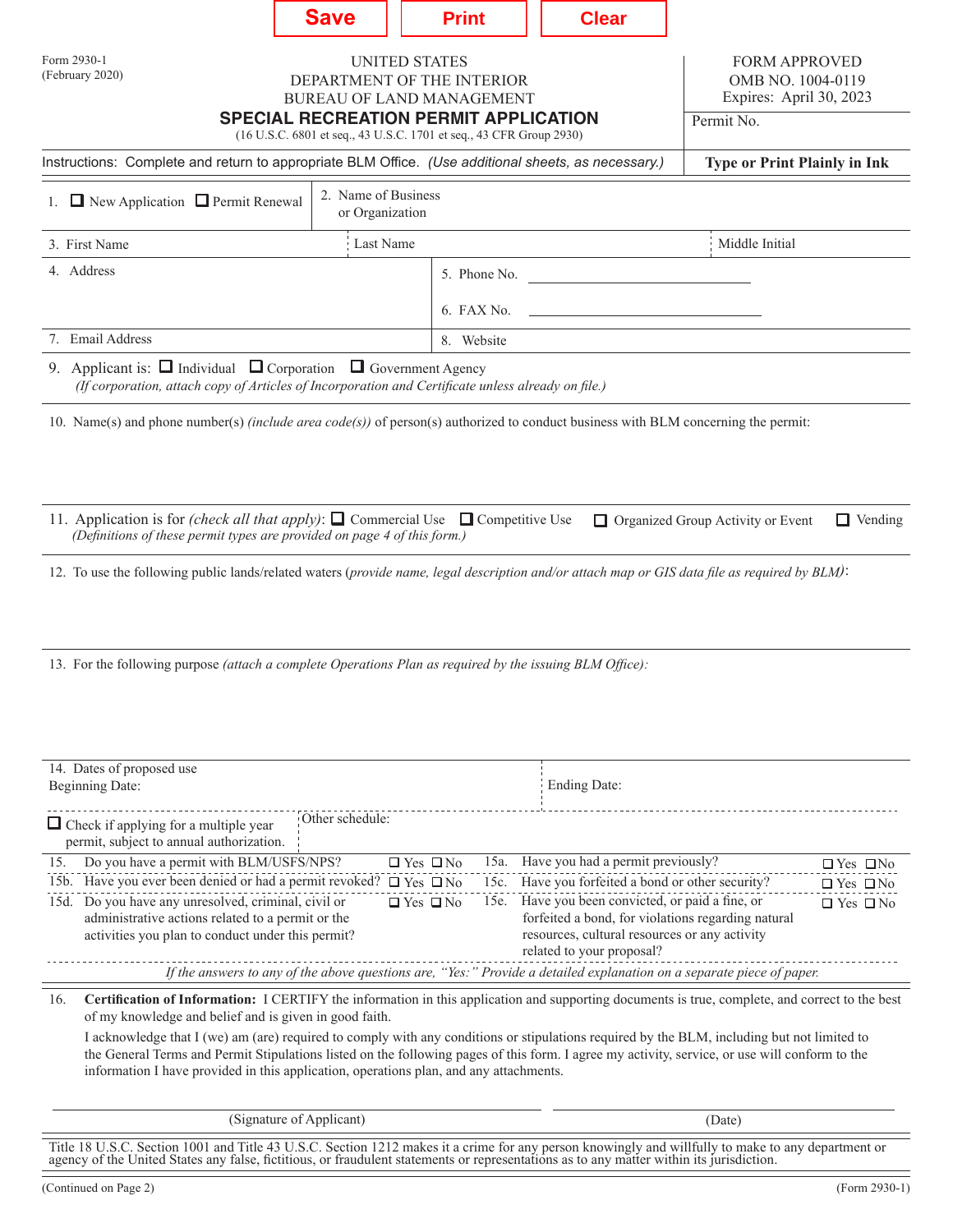# **GENERAL TERMS AND PERMIT STIPULATIONS**

- **A. Compliance with laws, regulations, and other legal requirements.** The permittee shall comply with all Federal, State, and local laws; ordinances; regulations; orders; postings; or written requirements applicable to the area or operations covered by the Special Recreation Permit (SRP). The permittee shall ensure that all persons operating under the authorization have obtained all required Federal, State, and local licenses or registrations. The permittee shall make every reasonable effort to ensure compliance with these requirements by all agents of the permittee and by all clients, customers, participants, and spectators under the permittee's supervision.
- **B. Modification, Suspension, Termination.** An SRP authorizes special uses of the public lands and related waters and, should circumstances warrant, the permit may be modified by the BLM at any time, including modification of the amount of use. The Authorized Officer may suspend or terminate an SRP if necessary to protect public resources, health, safety, the environment, or because of non-compliance with permit stipulations. Actions by the BLM to suspend or terminate an SRP are appealable.
- **C. Permit Value & Operating Rights.** No value shall be assigned to or claimed for the permit, or for the occupancy or use of Federal lands or related waters granted thereupon. The permit is not to be considered property on which the permittee shall be entitled to earn or receive any return, income, price, or compensation, and may not be used as collateral for a loan. In the event of default on any mortgage or other indebtedness, such as bankruptcy, creditors shall not succeed to the operating rights or privileges of the permittee's SRP. This permit, which is revocable and terminable, is not a contract or a lease, but rather a federal license.
- **D. Non-Exclusive Use.** Unless expressly stated, the SRP does not create an exclusive right of use of an area by the permittee. The permittee shall not interfere with other valid uses of the federal land by other users. The United States reserves the right to use any part of the area for any purpose.
- **E. Subcontracting.** Where the BLM authorizes a permittee to subcontract a portion of the permitted activities, the permittee must retain operational control of the permitted activities and must also comply with any applicable special stipulations related to contractors and subcontractors, which may include, but are not limited to, provisions regarding permit compliance, fee payment, reporting requirements, and insurance requirements.
- accurate. Although the addresses and telephone numbers of the BLM may be included in advertising materials, the permittee will not **F. Advertising.** All printed, electronic, and oral advertising and representations made to the public and the Authorized Officer must be seek or obtain trademark rights, use or incorporate the names, trademarks, or logos of the BLM, the Government, or their employees in any advertising, promotional, sales literature, or on any product without the prior written approval of the BLM for the specific use. The permittee shall not state or imply that the Government or any of its organizational units or employees endorses any product, service, or activity as being conducted by the BLM. The BLM does not directly or indirectly endorse any product or service provided, or to be provided, by the permittee whether directly or indirectly related to this Special Recreation Permit. The permittee may not portray or represent the permit fee as a special federal user's tax. The permittee must furnish the authorized officer with a current brochure, or website, including price list.
- conditions, e.g., trail and route conditions, landslides, avalanches, rocks, changing water or weather conditions, falling limbs or trees, **G. Responsibility of Permittee.** The permittee assumes responsibility for inspecting the permitted area for any existing or new hazardous submerged objects, hazardous flora/fauna, abandoned mines, or other hazards that present risks for which the permittee assumes responsibility.
- fixture on public lands. Upon leaving, the lands must be restored as nearly as possible to pre-existing conditions. **H. Resource Protection:** The permittee cannot, unless specifically authorized, erect, construct, or place any building, structure, or other
- **I. Display of Permit:** The permittee, permittee's employees, agents, and Authorized Officer approved subcontractors, must present or display a copy of the SRP to an authorized officer's representative, or law enforcement personnel upon request. If required, the permittee must display a copy of the permit or other identification tag on equipment used during the period of authorized use.
- this permit. Any changes to your operations as described in this plan must be requested in writing to the BLM. This request must receive **J. Operating Plan.** The operating plan submitted in the application corresponding to this permit is incorporated as the operating plan for prior written approval from the BLM Authorized Officer, before the operating plan changes may take effect.
- **K. Accounting Records:** The authorized officer, or other duly authorized representative of the BLM, may examine any of the books, documents, papers, or records pertaining to the permit or transactions related to it, in the possession of the permittee or its employees, business affiliates, or agents for up to three years after expiration of the permit. For permits with fees greater than \$10,000 annually, when requested by the BLM, the holder at its own expense shall have its annual accounting records audited by an independent public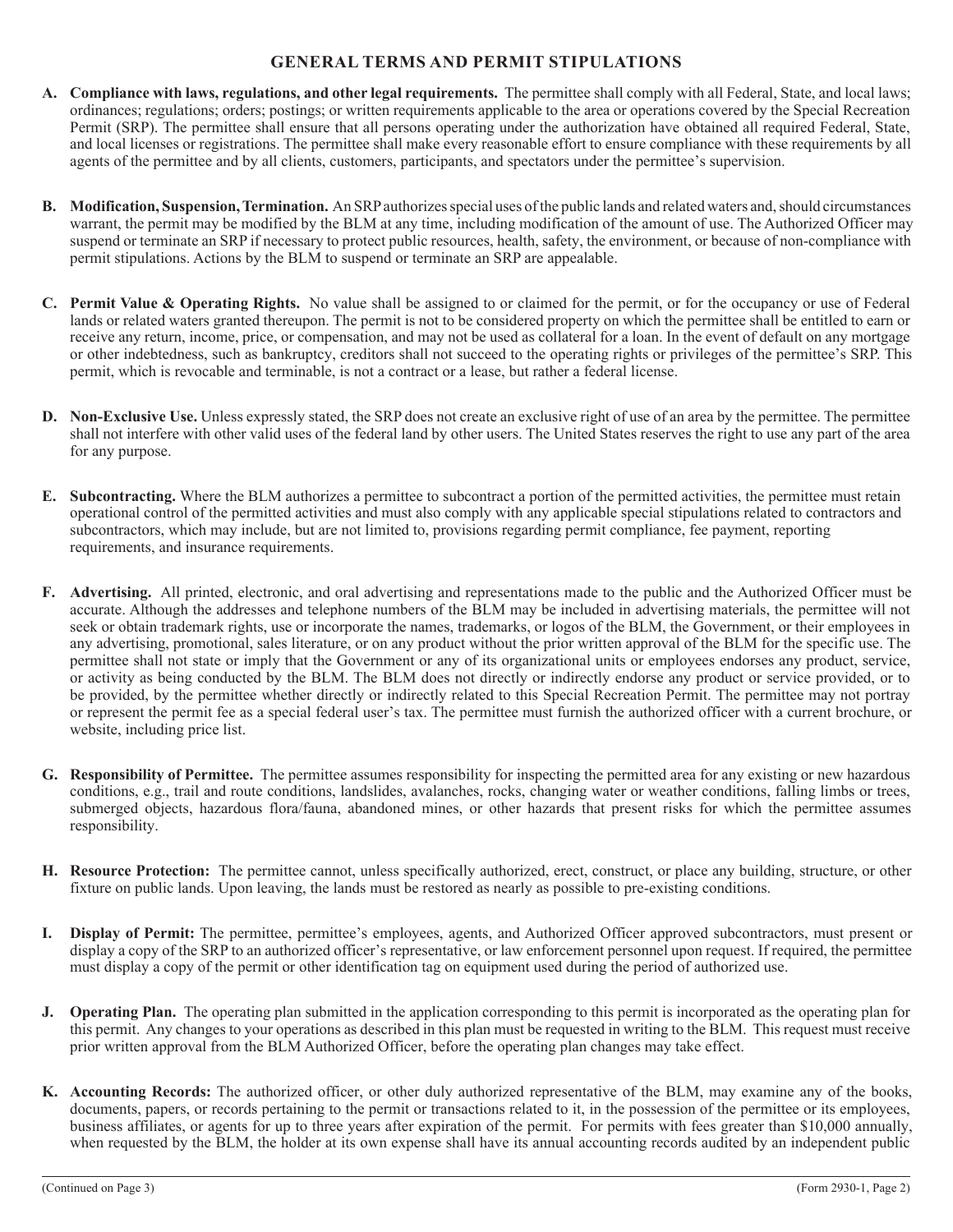accountant acceptable to the BLM. The permit holder must maintain internal accounting records pertaining to this authorized use, and these records must be readily discernable from accounting transactions with other permits, business endeavors or personal use. Accounting records must include the following:

- 1. A recordkeeping procedural outline or process plan.
- 2. Customer receipt deposit log or similar detailed information, which includes at a minimum: A) Customer identifier; B) Location identifier; C) Dated deposit and amount; D) Gross fee collected; E) Subtotal after each customer transaction; F) Grand total after each deposit; G) Grand total of year-end receipts.
- 3. Corresponding monthly bank statement ledgers to the customer receipt deposit log or other compensation attributed to activities conducted under this permit.
- 4. Price advertisements
- 5. Original customer reservation listings or event registration sheets.
- 6. A record of all financial relationships with booking agents, advertisers, subcontractors, and business affiliates connected to permitted use.
- 7. A record of all receipts or compensation including payments, gratuities, donations, gifts, bartering, etc., received from any source not captured in the customer receipt deposit log for activities conducted under the permit.
- 8. A record of all payments made by the permit holder and claimed as a deduction in the permit holder fee submission. Records consist of receipts, debit transaction logs, bank statements, or similar records.
- 9. W-2 records or other similar records of employment for all employees conducting activities under the permit.
- **L. Revenue Reporting:** The permittee must submit a post-use report and any other required forms to the Authorized Officer according to the due dates shown on the permit. If the post-use report is not received by the established deadline, the permit will be suspended and/or late fees assessed. The post-use report must contain a trip-by-trip log of trip location, beginning and ending dates of each trip, number of clients, number of guides, and gross receipts for the trip. Deductions based on pre- and post- trip transportation and lodging expenses and percentage of time on public land, if being claimed, must be described in advance in the permittee's Operations Plan. Transportation and lodging deductions must be accompanied by copies of supporting receipts documenting proof of payment.
- **M. Resource Damage and Injury Reporting:** The permittee shall notify the Authorized Officer of any incident that occurs while involved in activities authorized by this permit, which result in death, personal injury requiring hospitalization or emergency evacuation, or in property damage greater than \$2,500 (lesser amounts if established by State law). Reports should be submitted within 24 hours.
- **N. Insurance.** If required by the Authorized Officer, the permittee shall carry general liability insurance against claims occasioned by the action or omissions of the holder, its agents, employees, volunteers, and contractors in carrying out activities and operations under this permit. The policy shall name the "Bureau of Land Management – DOI" as additional insured. Permittee agrees to have on file with the BLM copies of the above insurance with the proper endorsements.
- **O. Fee Payment:** The permittee must pay the required fees before the BLM will authorize your use. For installment payments when more than \$1,000 is owed, the permittee must submit a BLM promissory note, which must be signed by the Authorized Officer. For multi-year permits, final payments may be adjusted based on post-use reports. For multi-year commercial permits, excess payments will be applied toward the following years or seasons estimated fee. For permits other than multi-year commercial permits, the BLM will give the permittee the option whether to receive refunds or credit overpayments to future permits, less processing costs.

#### **P. Equal Opportunity and Nondiscrimination**

The permittee, its employees, and affiliates shall not discriminate against any person on the basis of race, color, sex, national origin, age, or disability or by curtailing or refusing to furnish accommodations, facilities, services, or use privileges offered to the public generally. In addition, the holder and its employees shall comply with the provisions of Title VI of the Civil Rights Act of 1964 as amended, Section 504 of the Rehabilitation Act of 1973, as amended, Title IX of the Education Amendments Act of 1972, as amended, and the Age Discrimination Act of 1975, as amended.